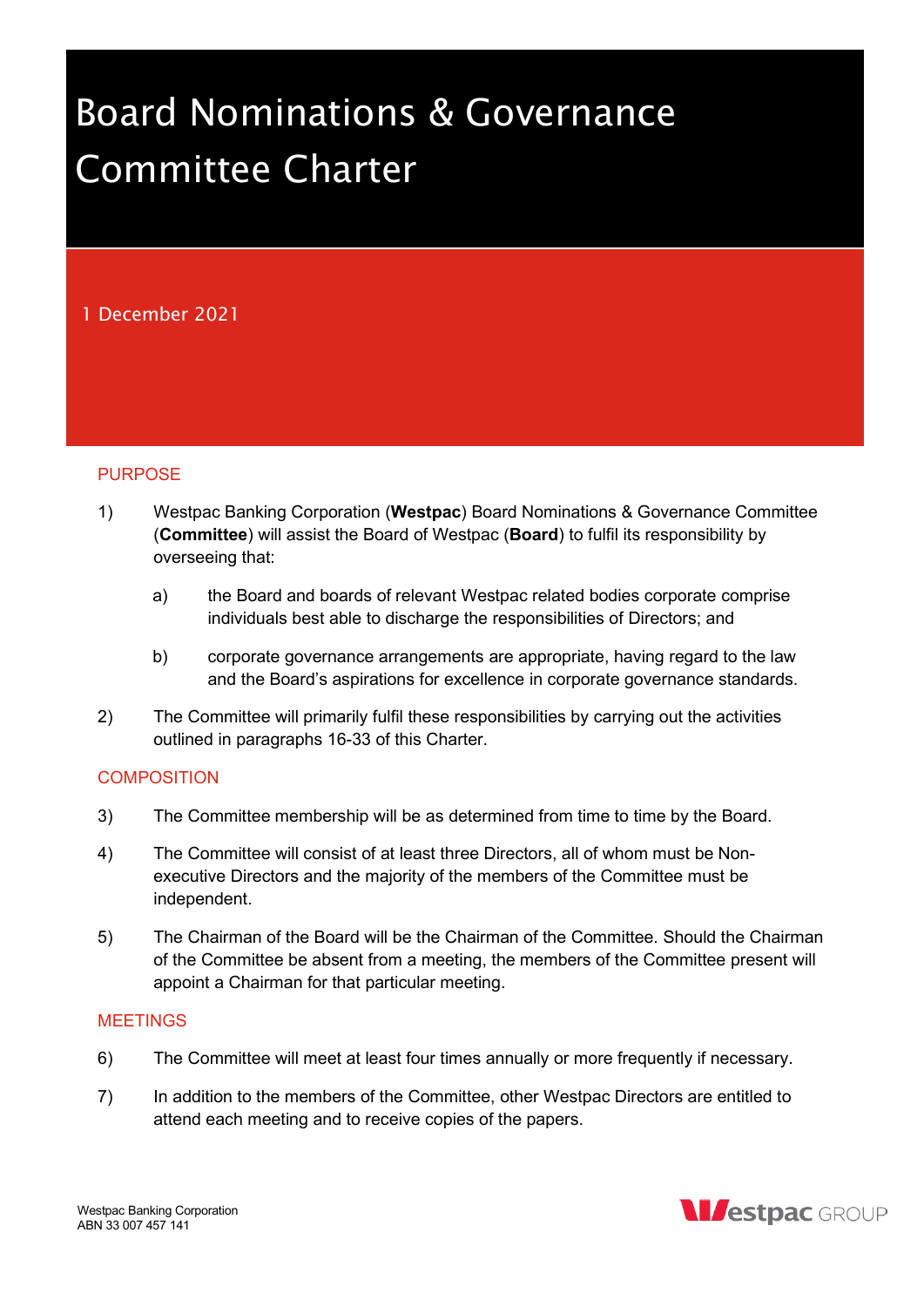- 8) The Committee may request any officer or employee of Westpac or its related bodies corporate (Westpac Group), external legal counsel or any person or group with relevant experience or expertise to attend meetings of the Committee or to meet with any members or consultants to the Committee.
- 9) A quorum for any meeting will be two members. The Secretary of the Committee will be the Company Secretary or his/her designated representative.
- 10) Where approvals are granted outside a meeting of the Committee, a report is to be provided to the next meeting of the Committee.
- 11) The agenda and supporting documentation will be circulated to the Committee members and other Board members within a reasonable period in advance of each meeting. The Secretary of the Committee will circulate minutes of meetings to members of the Committee and the Board.
- 12) The Committee may adopt such rules and regulations as it deems appropriate for the conduct of its affairs, provided that they are not inconsistent with the Westpac Constitution, this Charter (as amended from time to time) or any resolution of the Board.

# REPORTING

- 13) The Chairman of the Committee will update the Board about Committee activities and make appropriate recommendations. The minutes of each Committee meeting will be tabled at the next Board meeting.
- 14) The Committee will refer to the Board and any other Board Committee any matters that have come to the attention of the Committee that are relevant for the Board or the respective Board Committee.

# **TENURE**

- 15) The Committee will operate within the Board approved policies on Director tenure, which is:
	- a) maximum tenure of Directors (other than the Chairman) of 9 years from date of first election by shareholders;
	- b) maximum tenure of Chairman of 12 years (inclusive of any term as a Director prior to being elected as Chairman) from date of first election by shareholders;
	- c) the Board, on its initiative and on an exceptional basis, may exercise discretion to extend the maximum terms specified in paragraphs a) and b) where it considers that such an extension would benefit the company. Such discretion will be exercised on an annual basis and the Director concerned will be required to stand for re-election annually; and
	- d) recommendations to shareholders to re-elect Directors are to be made only after peer review.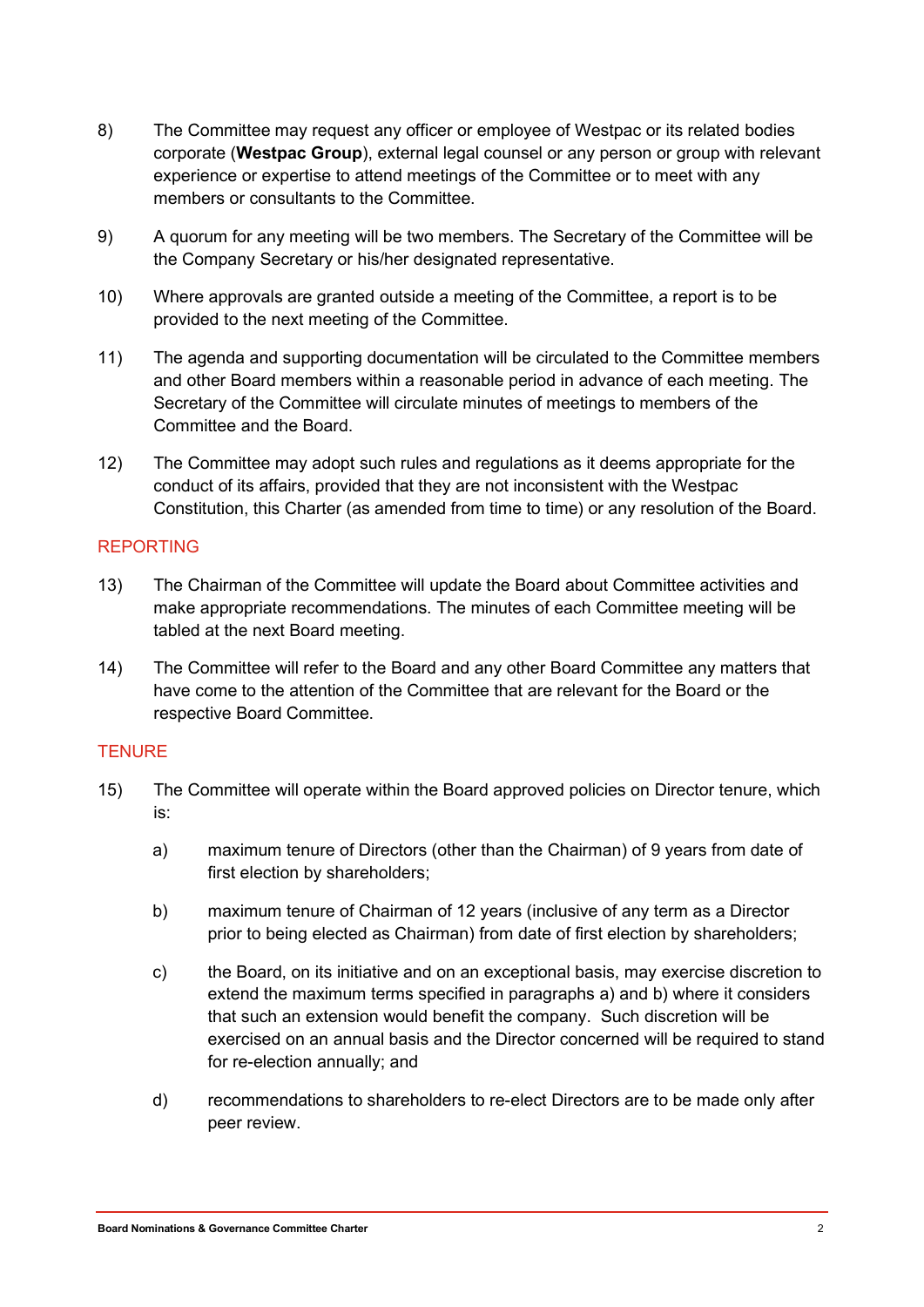# BOARD COMPOSITION AND PERFORMANCE RESPONSIBILITIES

- 16) Assess the skills required to discharge competently the Board's duties having regard to Westpac's performance, financial position and strategic direction, including specific qualities or skills that the Committee believes are necessary for one or more of the Directors to possess and the mix of skills, experience, expertise and diversity that the Board desires to achieve in the membership of the Board.
- 17) Develop, review, assess from time to time and recommend to the Board for adoption as appropriate, policies on Director tenure, Board composition and size.
- 18) Review annually the time required to be committed to Westpac business by Nonexecutive Directors on the Board, including reviewing the other commitments of those Non-executive Directors. Non-executive Directors are required to inform the Chairman of the Committee before accepting new appointments.

# **DIVERSITY**

19) Review annually diversity generally within the Westpac Group, including approving measurable objectives for achieving diversity in the composition of the Board, senior executives and the workforce generally and the Westpac Group's progress in achieving such objectives.

# BOARD APPOINTMENT AND SUCCESSION PLANNING RESPONSIBILITIES

- 20) Review Director appointment criteria from time to time, with eligibility criteria to have regard to a proposed candidate's broad commercial experience and other qualities.
- 21) Consider succession planning for Non-executive Directors on the Board and make recommendations to the Board on candidates for appointment as Directors. Such recommendations should pay particular attention to the mix of skills, experience, expertise, diversity, independence and other qualities of existing Directors and how the candidate's attributes will balance and complement those qualities and address any potential skill gaps in relation to the current composition of the Board, taking into account the challenges and opportunities facing the Westpac Group and the skills and expertise that are needed on the Board in the future.
- 22) Consider and make recommendations to the Board and boards of relevant subsidiaries on candidates for appointment as Non-executive Directors of significant Westpac Group subsidiaries.
- 23) Approve policies for appointments to the boards of subsidiaries of Westpac.
- 24) Review and, if thought fit, recommend to the Board the re-election by shareholders of any Director under the retirement by rotation provisions or any Director who must stand for election as a result of extended tenure. As part of this review, the Committee Chairman will oversee a peer review of these Directors during the year in which that Director will become eligible for re-election.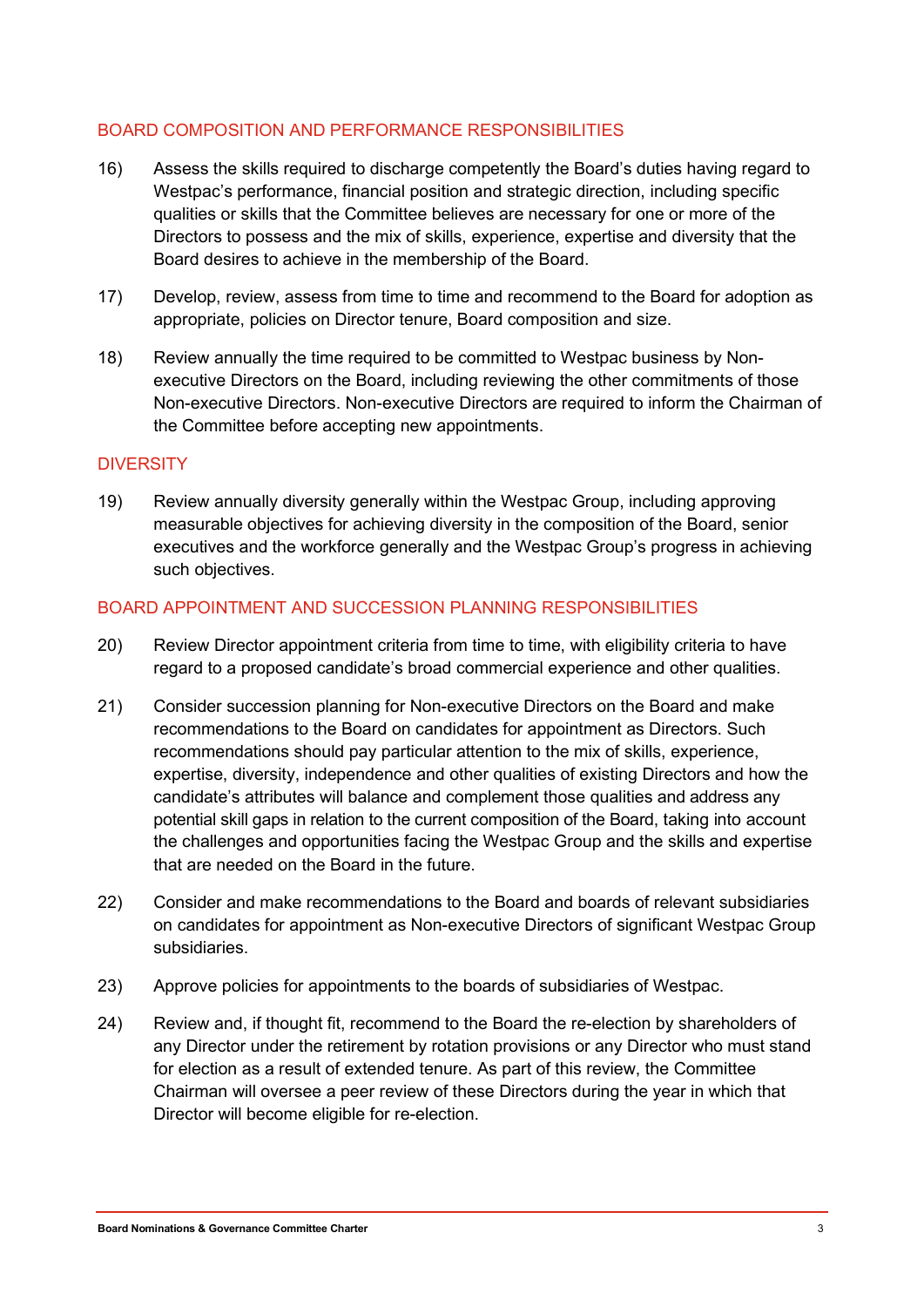- 25) Determine the terms and conditions, excluding remuneration which is considered by the Board Remuneration Committee, on which Non-executive Directors are appointed and hold office.
- 26) Review the process for the orientation and education of new Directors and continuing education for existing Directors.

# CORPORATE GOVERNANCE RESPONSIBILITIES

- 27) Review, and where required, approve Westpac's corporate governance policies with the objective of meeting appropriate corporate governance standards, having regard to the law and the Board's aspirations for excellence in corporate governance standards.
- 28) Review and recommend to the Board for approval, through the Board Audit Committee, the Corporate Governance Statement.

# OTHER RESPONSIBILITIES

- 29) Review and update the Charter at least every two years and recommend changes to the Board for approval.
- 30) Review its own performance annually as part of the Board evaluation process and report such findings to the Board.
- 31) To the extent the Committee deems necessary, retain independent legal, accounting or other internal or external advisors, including access to advice from external consultants or specialists.
- 32) Members of the Committee will be available to meet with the Australian Prudential Regulatory Authority and other regulators on request.

# DELEGATION TO ACT

33) The Committee may, in its discretion, delegate some or all of its duties and responsibilities to the Chairman of the Committee or the Chairman of the Board and may delegate any of its duties and responsibilities to a sub-committee of the Committee.